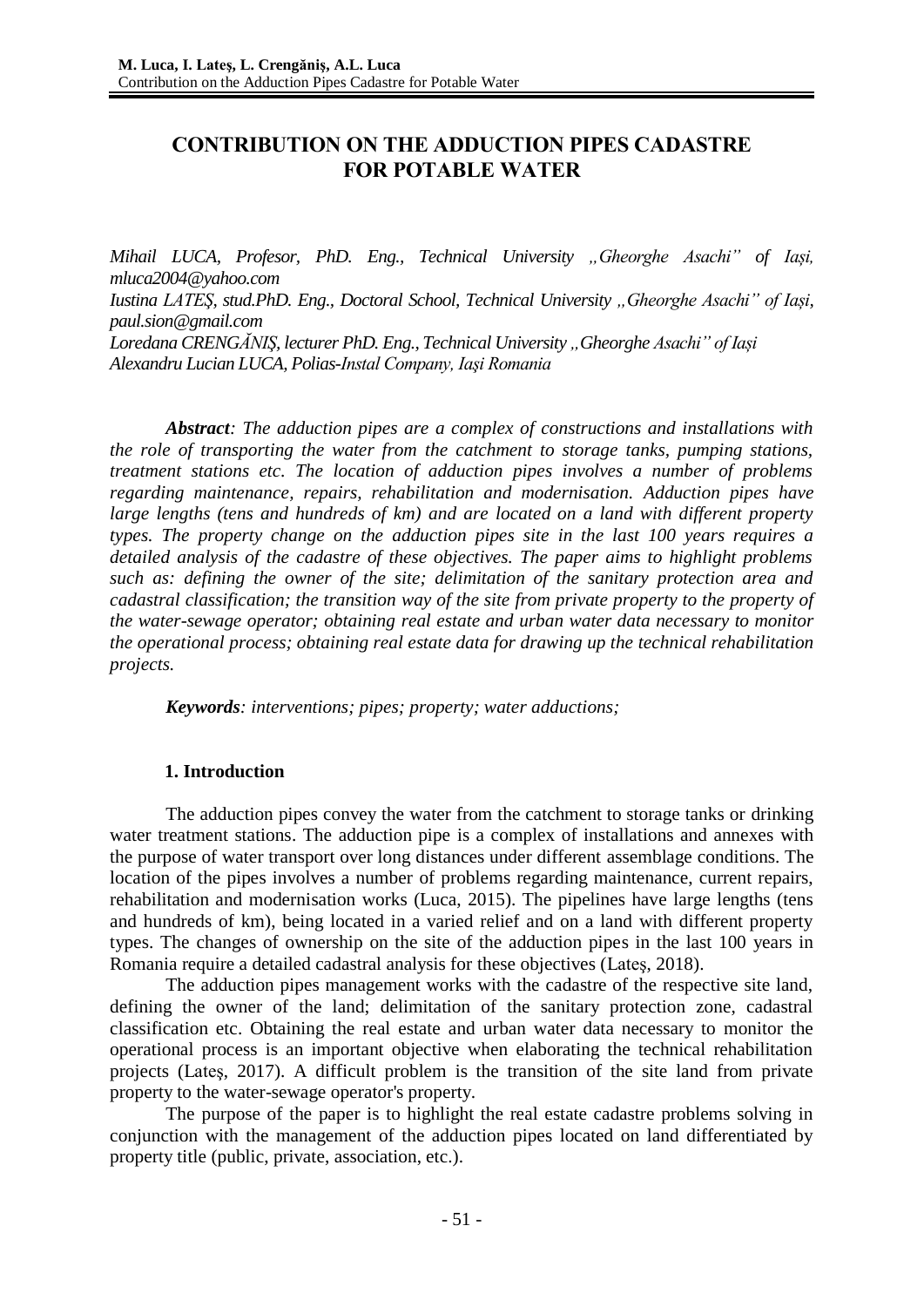## **2. Material and research methodology**

The studies and researches were carried out in the Iaşi Regional Water Supply System. The System is supplied from two important water sources: a groundwater source located in the Timişeşti area; a surface source formed from the Prut river located in the Ţuţora area. The water supply of the county and especially of Iaşi city is achieved through three adductions from Timişeşti source (Fig. 1) and five adductions from Ţuţora source.



Fig. 1. Timişeşti – Iaşi adduction components (AdI, AdII and AdIII) and their site location

The research was performed on AdI, AdII Timişeşti – Iaşi pipes. The objectives pursued in the theoretical and experimental research were the following (Lateş, 2018):

- analysis of the adduction pipe location in regards to the type of land ownership;

- defining the adduction pipes urban water cadastre components with consideration of the structural components and their field location;

- defining the sanitary protection zones, the access lanes and the intervention work areas for each component of the pipeline in correlation with the cadastre elements;

- the transition mode of the adductions site land from private property to the property of the water supply operator;

- obtaining the real estate and urban water data necessary to monitor the operational process of the adductions, drawing up technical documentation etc.;

- how to use the GIS model when monitoring the operational process of the adduction pipes located on land with different property.

Theoretical research required the adduction pipe location analysis on the site plans made at various time intervals and on orthophotoplans. The data necessary to build the GIS model were collected from the cadastral documentation provided by OCPI Iaşi. SC APAVITAL Iași provided the data regarding the location and the structural and functional characteristics of the pipeline.

The data required for the GIS model are of real estate, cadastral and urban water type. The acquired data are processed and integrated in different working environments. GIS modelling involves combining .xls, .dwg, .shp files. Textual data are classified into columns with specific information. These are subsequently attached to graphical data, resulting from measurements and integrated into specific work environments. All alphanumeric data are processed on areas of interest and are integrated into Excel, Matlab, etc. data programs. The data is pre-processed for import into ArcMap, AutoCAD, ArcGIS, etc. (Jadranka et al., 2008).

The experimental research was carried out on adduction pipe route with the analysis of the structural components and their mode of placement on a different type of property land.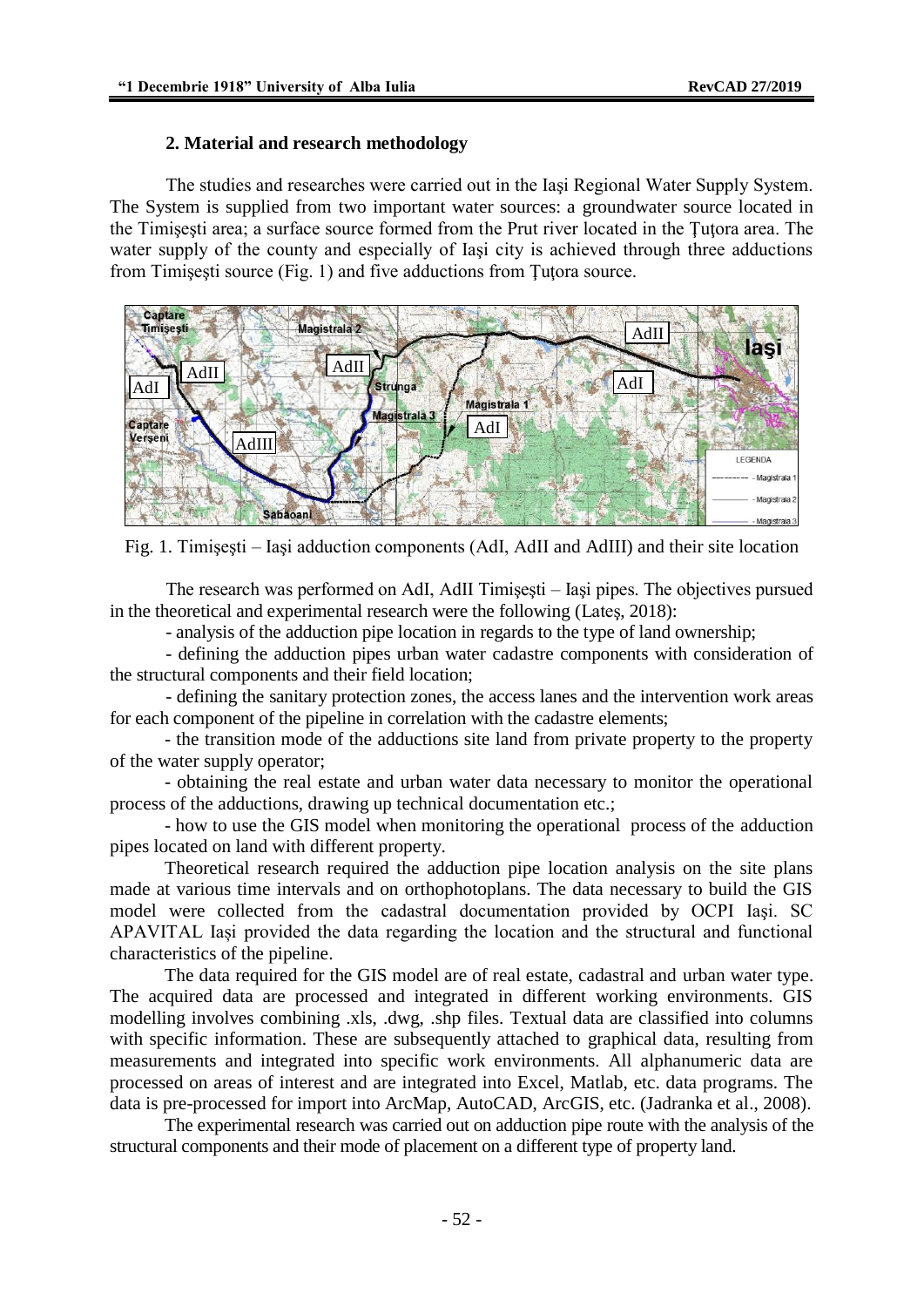## **3. Results and discussions**

The adduction pipes for the water supply systems are located and built according to the 1819-97 standard and the I.22-1999 and NP 133-2013 norms. The adduction pipe should be located on the public domain, and in the sanitary protection area there must not be agricultural constructions and farms. The route of the adduction should be correlated with the provisions of the General Urbanism Plan (PUG) and the Zonal Urbanism Plan (PUZ). The path of the gravitational adductions must be correlated with the site relief characteristics.

The route of the adduction pipes on the site plan is materialised by the following elements (Luca 2015, SR 1819-97):

- distances to the topometric bollards, or other landmarks present on the route and which have stability over time;

- the angles between the alignments and the elements for drawing the curves;
- the distances to the constructions and installations designed and existing on site;

- the mileage along the length of the pipe;

- marking the identification elements of the pipe in the field.

The adduction pipes in the water supply systems have been made over various periods of time. Some of them are over 100 years old (AdI Timişeşti – Iaşi adduction). The adduction pipe has a great length, situation in which problems arise on the right of ownership of the land it crosses. During 1900 - 1948, part of the site was owned by the state and private owners. Between 1948 and 1990, the location of the pipes was on a state owned land and some communities and restricted to private owners. After 1990, private property was expanded to the detriment of collective and state property.

In a large period of time, during which the adduction pipe is in operation, a series of parameters of land real estate type can modify, materialised by ownership change, the type of land use, the appearance of constructions in the site and in the sanitary protection area etc. All of these require the real estate cadastre on a urban water basis. This cadastre can effectively solve the management of the adduction pipes in operation. The problems to be solved and to which the urban water cadastre contributes are the following:

- the property of the land on which the adduction pipe is located with the annexed constructions, for the delimitation of the areas of sanitary protection in the forms: severe regime, restriction regime and observation regime;

- how to make the adduction pipe access lanes and work areas necessary for repair and rehabilitation works;

- solving the property type of the land for the access corridors and the work areas: rent, compensation, exchange of property, assignment etc.;

In order to solve the proposed problems, the site of the Timișești - Iaşi adduction was taken into consideration and the buildings that are tabulated within the county, in conjunction with the cadastral plans, orthophotoplans, property documents existing in the OCPI database. Thus, it was proceeded to superimpose the buildings tabulated over the route of the adduction (Fig. 2). The results obtained are (Lateş, 2018):

- in Iași county prevail buildings that are not yet tabulated;

- the route of the Timişeşti - Iaşi adduction passes through several territorial administrative units;

- the adduction route goes along the communal, county or national roads, but in many locations it crosses not yet tabulated buildings.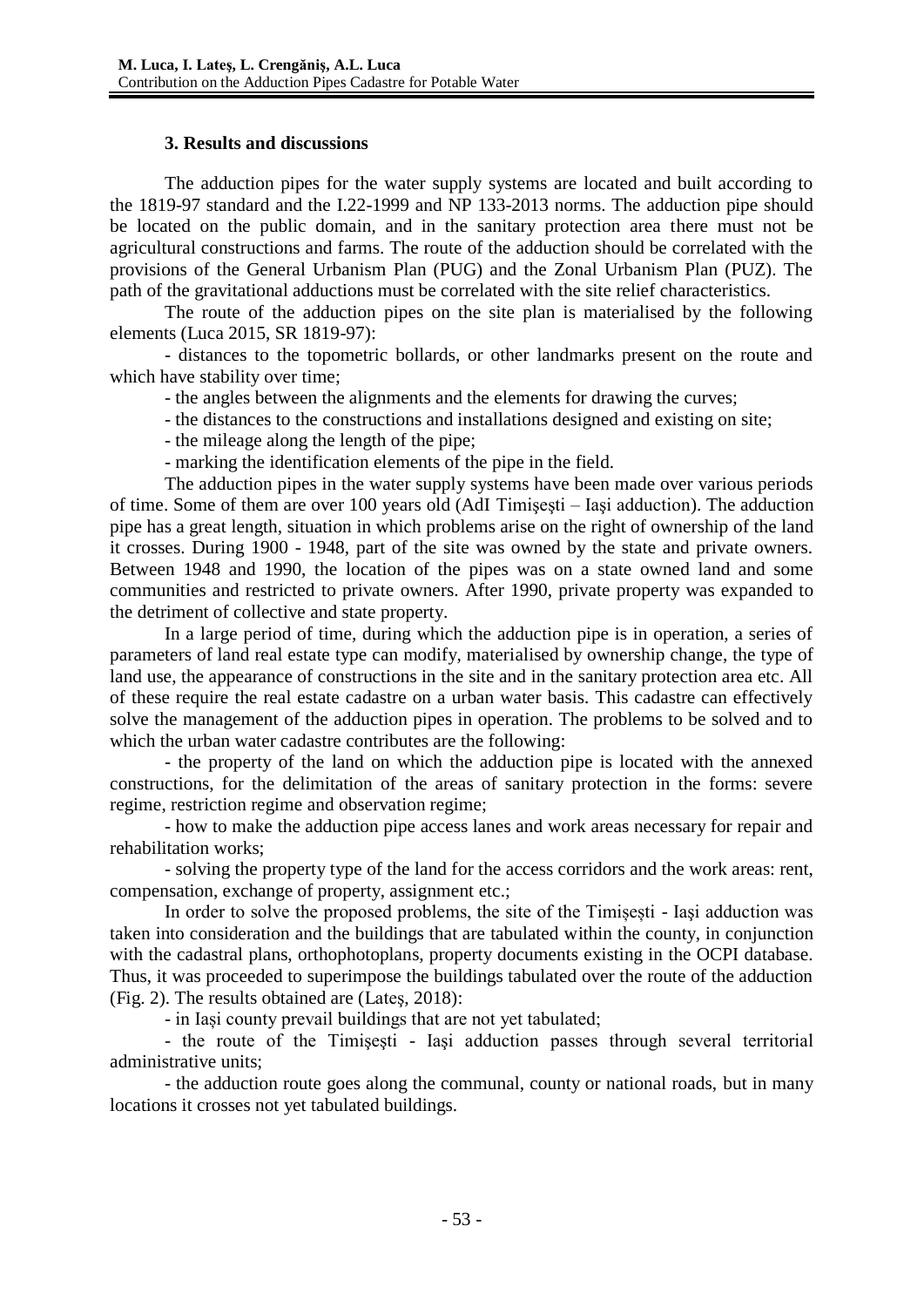

Fig. 2. Visualization of the AdI and AdII Timișești - Iași adduction route in Iași county area

The research and implementation of the GIS monitoring model required the following stages (Lateş, 2018, Bolstad, 2005, Hogaş et al., 2012):

Stage I: Schematisation of the analysis model based on the data collected and processed through the primary study. The data are from the technical documentation from Apavital Iaşi, from OCPI Iaşi.

Stage II: Data acquisition and identification of problem areas along the adduction pipe route. The data for the GIS model are collected from the cadastral documentation provided by OCPI Iași (real estate and cadastral type data) and from the urban water technical data taken from Apavital Iași (Fig. 3).



Fig. 3. Data sources for a urban water GIS model

The acquired data are processed and integrated in different work environments. Creating GIS models involves merging .xls, .dwg, .shp files. Textual data are classified into columns with specific information. These are subsequently attached to graphical data resulting from measurements and integrated into specific work environments. All alphanumeric data are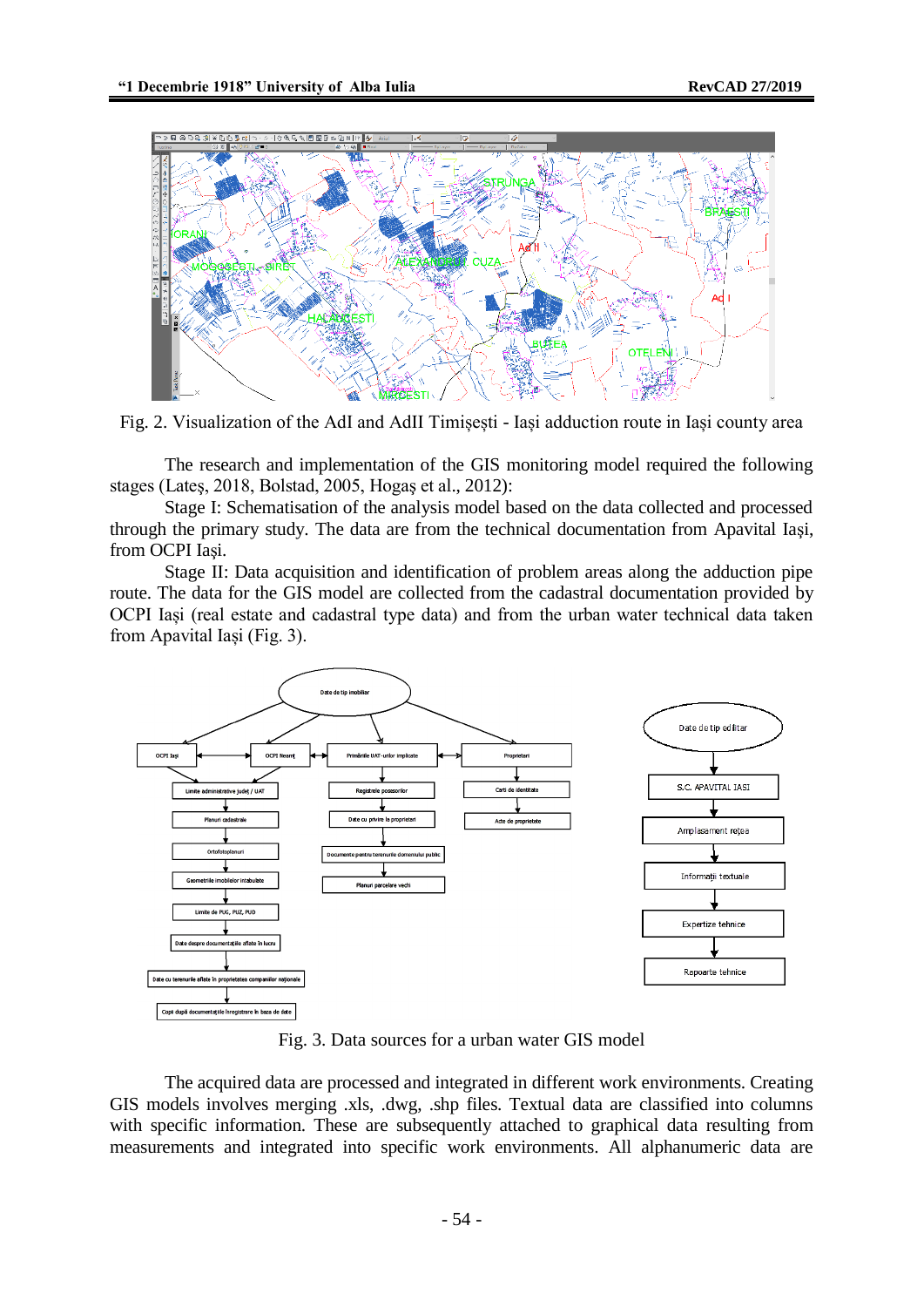processed on areas of interest and are integrated into Excel, Matlab etc. data programs. The data is pre-processed for import into ArcMap, Autocad, etc.

Stage III: The making of the model by correlating the real estate cadastre (measurements, identification of private and public properties, delimitation of the areas with access problems to interventions) with the urban water cadastre. The data collected from the two sources are combined and processed in the AutoCAD program. Verification of the analysis model is carried out using the cadastral plans, orthophotoplans, data taken from the field, photo surveys and measurements.

The route of the adduction is analysed for the selection of areas with technical problems. The real estate documentation for the plots along the route of the adduction are analysed to highlight the litigation or special situations. The selection of problem plots and the analysed data are centralised in tables (Tab. 1, Tab. 2).

| No.                                                      | Adduction | Commission | Dn   | Material            | Type | Address           |  |  |  |
|----------------------------------------------------------|-----------|------------|------|---------------------|------|-------------------|--|--|--|
|                                                          | code      | year       |      |                     |      |                   |  |  |  |
| 0                                                        |           | 2          | 3    |                     | 5    | 6                 |  |  |  |
|                                                          | Ad II     | 1975       | 1000 | <b>PREMO</b><br>Sbt |      | Sârca             |  |  |  |
|                                                          | Ad I      | 1911       | 600  | Cast Iron           |      | Sârca             |  |  |  |
| 2                                                        | Ad II     | 1975       | 1000 | <b>PREMO</b>        | Sbt  | Târgu Frumos      |  |  |  |
| 4                                                        | Ad II     | 1975       | 1000 | <b>PREMO</b>        | Sbt  | A. I. Cuza        |  |  |  |
| 6                                                        | Ad II     | 1975       | 1000 | <b>PREMO</b>        | Sbt  | Butea - Răchiteni |  |  |  |
| .                                                        |           |            |      |                     | .    | .                 |  |  |  |
| $Ad - addition$ , Sbt – undercrossing, Spt – overpassing |           |            |      |                     |      |                   |  |  |  |

Tab. 1. Alphanumeric database for undercrossings and overpassing

| No.                                                       | Adduction<br>code | Owner                | Domain  | Cad. no. | Surface | <b>Notes</b>       |  |  |  |  |
|-----------------------------------------------------------|-------------------|----------------------|---------|----------|---------|--------------------|--|--|--|--|
| $\Omega$                                                  |                   |                      | 8       | 9        | 10      | 11                 |  |  |  |  |
|                                                           | Ad II             | <b>SCPP</b>          | Private | 60468    | 3000    | Orchard            |  |  |  |  |
|                                                           | Ad I              | <b>SCPP</b>          | Private | 60569    | 2500    | Orchard            |  |  |  |  |
| 2                                                         | Ad II             |                      | Private | 60616    | 1000    | <b>Building</b>    |  |  |  |  |
| 4                                                         | Ad II             | <b>Butea Commune</b> | Public  | 62857    | 2910    | Cemetery           |  |  |  |  |
| 6                                                         | Ad II             | <b>ABA</b> Siret     | Private |          |         | <b>Siret River</b> |  |  |  |  |
|                                                           |                   |                      | .       | .        | .       |                    |  |  |  |  |
| $Ad - addition$ , Sbt – undercrossing, Spt – overpassing, |                   |                      |         |          |         |                    |  |  |  |  |

Tab. 2. Alphanumeric database for route components

Stage IV: Preparation or improvement of the urban water cadastre elements by improving the data regarding the location of the pipes, the material of the pipes, their current structural state, access conditions, interventions in time for repairs, etc. The data is processed and entered into the GIS monitoring model.

Stage V: Signalling the problems encountered on the studied sections and analysing the cases encountered in the study area.

The way of locating the interventions in the adduction pipes is of two types (Fig. 4):

- permanent site, located by geographical coordinates, real estate elements (UAT, field, plot), cadastral (site plan), technical documentation etc.; this category includes valve chambers with hydraulic installations, undercrossings and overpassing constructions, anchoring blocks etc.;

- random site specific to pipe sections, which can be located only by knowing the failure location by geographical coordinates, real estate elements, site plans, field research, etc.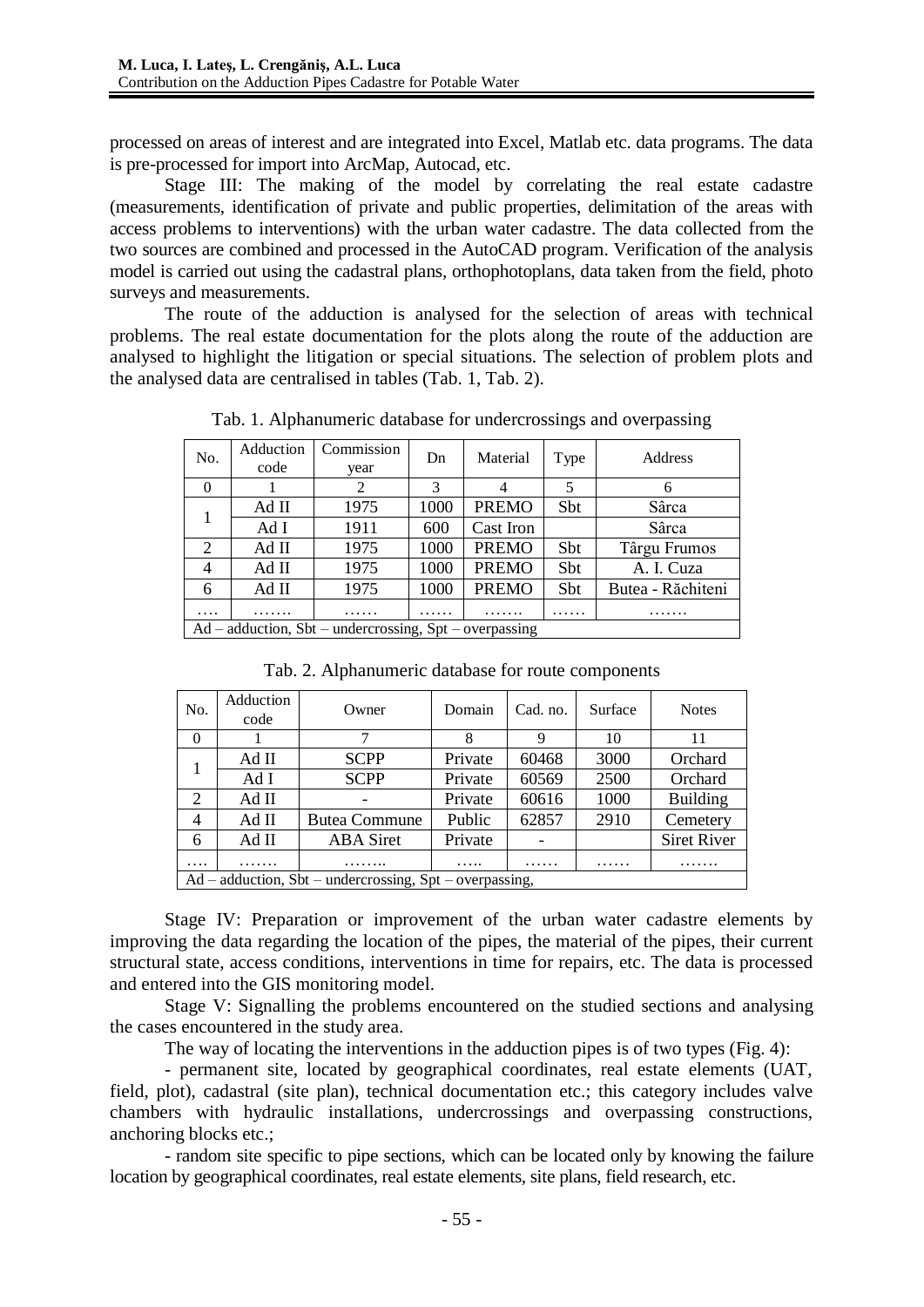

Fig. 4. Location type of the adduction pipes interventions: a - permanent location, valve chamber on the adduction AdIIa + AdIIb; b - random location, failure on AdI adduction (Luca, 2015).

The adduction pipes AdI and AdII have a common route, in parallel, from the Timişeşti catchment, on the right bank of the Moldova River, to the area of Săbăoani locality, Neamt county (Fig. 5). The three adduction pipes cross the river near Soci locality, Miroslovești commune, Iasi county (Fig. 6).



Fig. 5. Analysis plan of the Timişeşti - Săbăoani route of AdI + AdIIa + AdIIb + AdIII adductions from a real estate and urban water point of view: SBTR - undercrossing; NC - Neamţ county; IC - Iaşi county

The Ad I Timişeşti - Iaşi adduction (Carol I Adduction) was commissioned in 1911. The adduction supplied Iaşi city with a flow rate of 300 l/s. The adduction pipe operates gravitationally, a situation that imposed a series of conditions on the site embedding. The AdII adduction was commissioned in 1975.

The route of the AdI, AdII (AdIIa + AdIIb) and AdIII adductions is parallel to the European road E85 until its intersection with DN 28, in the area of Săbăoani locality, Neamţ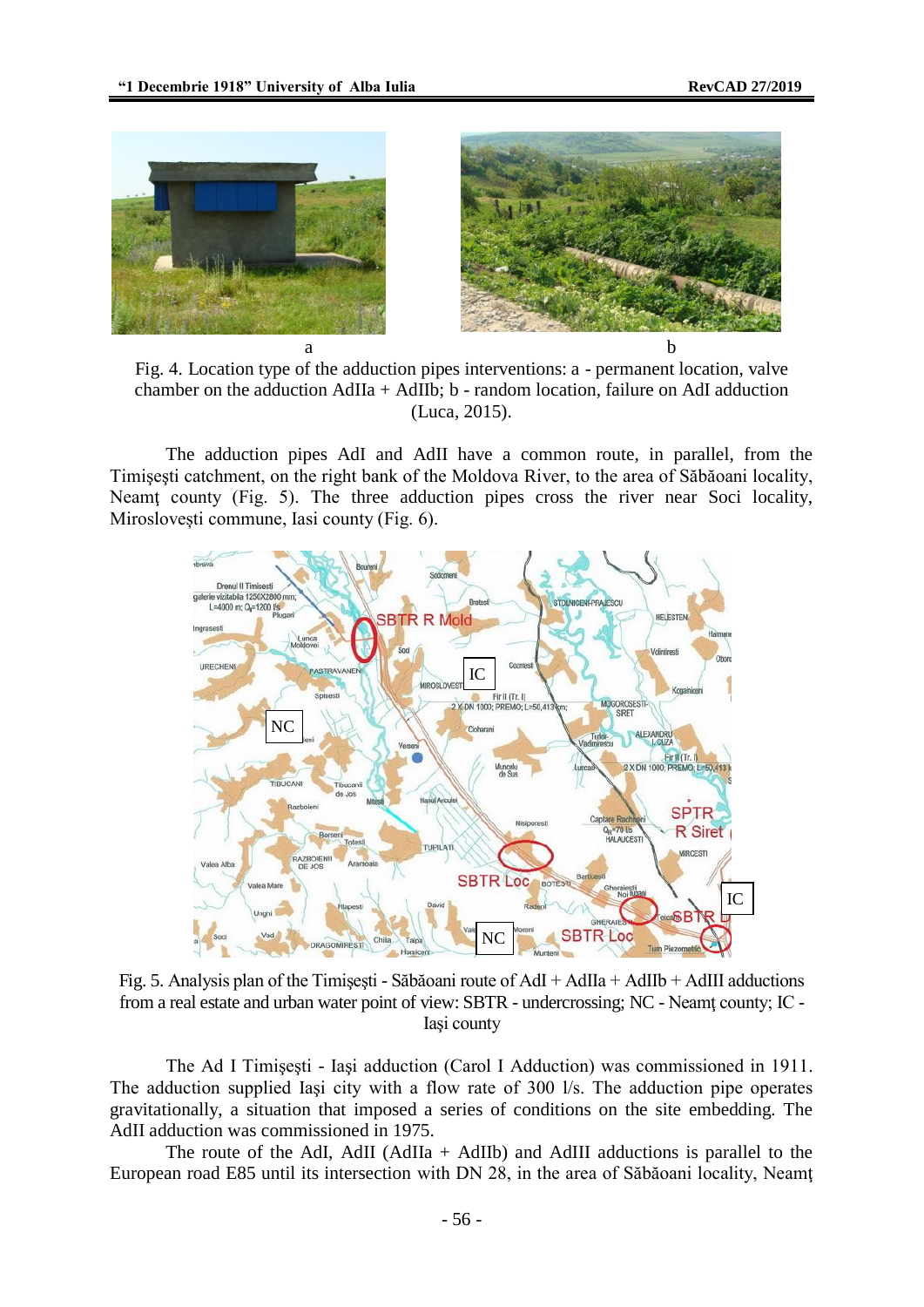county. The route of the four pipelines is separated from the area of Săbăoani Piezometer, passing through Neamt and Iasi Counties.

Within a case study, the characteristics of the real estate and urban water cadastre were analysed for Moldova River undercrossing by the Timişeşti – Iaşi adduction pipes (Fig. 4). The analysis of the adduction pipes route in the Moldova River undercrossing area highlighted the following cumulative problems from the real estate, cadastral and urban water point of view (Fig. 5).



Fig. 6. The undercrossing area of the Moldova River by the Timişeşti - Iaşi Adduction: a - the orthophotoplan of the river undercrossing; b - view of the undercrossing area by the three pipes (Luca, 2012).

a - the Moldova River is undercrossed by three steel pipes with a diameter of 800 mm (AdI) and 1000 mm (AdIIa - AdIIb); the right bank of the Moldova River is in Neamţ county, and on it are located three pipes and two valve chambers; the left bank is in Iaşi county, and on it are placed five pipes and three valve chambers;

b - the research of documents and the one from the field showed that the property of the land in the undercrossing area is as follows:

1 - the right bank access area is a private property and is an agricultural land;

2 - the riverbed and the two banks are the property of A.B.A. Siret

3 - the access area to the left bank is a public property (Mirosloveşti town hall) and is occupied by a grazing land;

4 - the pipes and valve chambers on the two banks are the property of Apavital Iaşi;

c - the access to the pipes and valve chambers of the right bank implies the building of an access corridor with dimensions compatible with the working machines; the machines used are trucks, car cranes, excavators, bulldozers etc.; the access corridor is at least 4.0 - 5.0 m wide;

d - performing the intervention works involves the building of a working area on each shore with variable dimensions; the working area can have dimensions of 105.0 x 20.0 m; the work area requires storage spaces, car parking, administrative spaces etc.;

e - the intervention works lead to land degradation and destruction of agricultural crops; land excavation leads to changes in the land structure and pollution of the environment; all these lead to the granting of damages to the owner and restoration works of the environment;

Procedures for solving situations and making access lanes + work areas can be: pipe rerouting, land acquisition by the water utility, land ownership change, renting of land, assignment of land, damage contract (Bârlea et al., 2017).